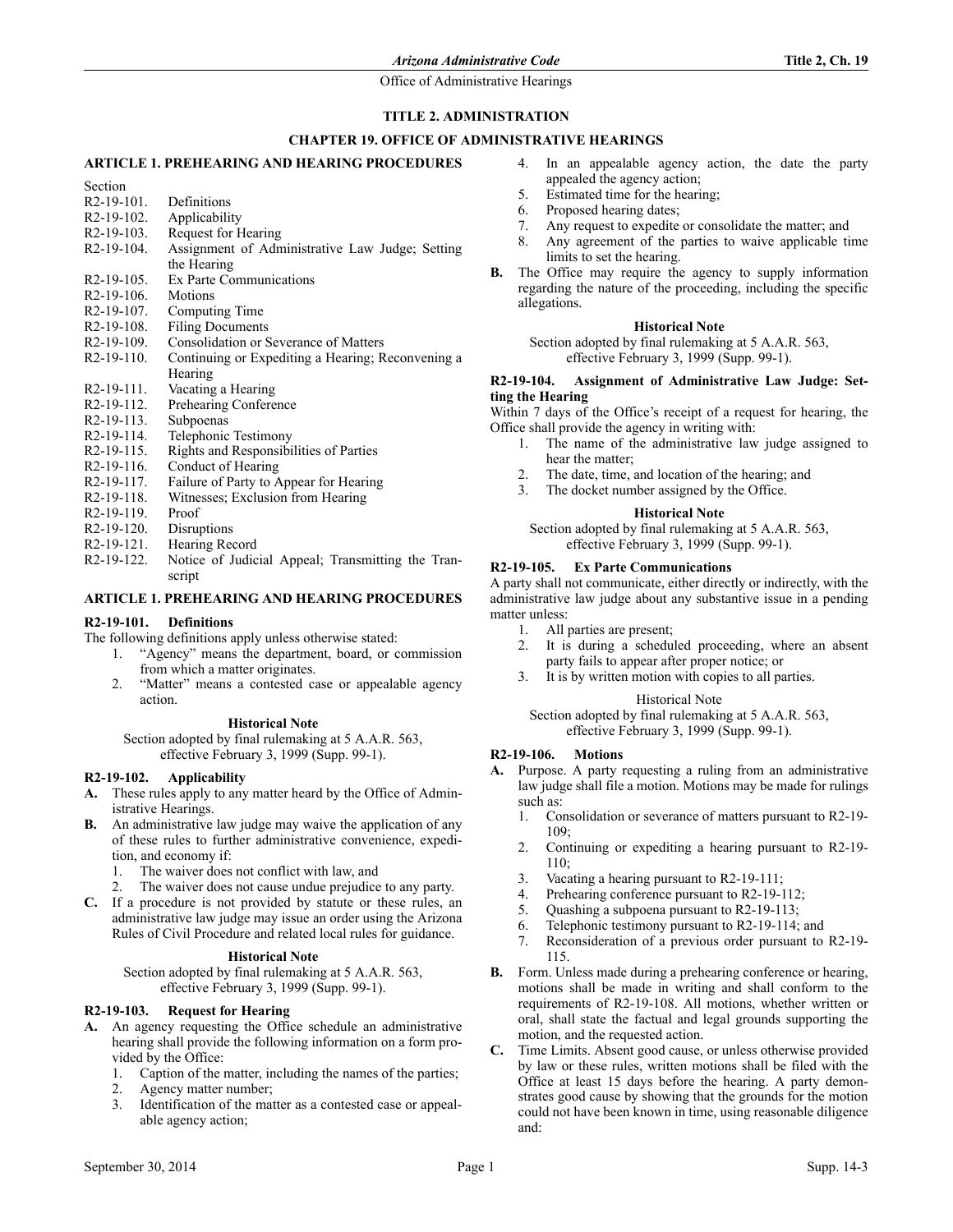- 1. A ruling on the motion will further administrative convenience, expedition or economy; or
- 2. A ruling on the motion will avoid undue prejudice to any party.
- **D.** Response to Motion. A party shall file a written response stating any objection to the motion within 5 days of service, or as directed by the administrative law judge.
- **E.** Oral Argument. A party may request oral argument when filing a motion or response. The administrative law judge may grant oral argument if it is necessary to develop a complete record.
- **F.** Rulings. Rulings on motions, other than those made during a prehearing conference or the hearing, shall be in writing and served on all parties.

# **Historical Note**

Section adopted by final rulemaking at 5 A.A.R. 563, effective February 3, 1999 (Supp. 99-1).

# **R2-19-107. Computing Time**

In computing any time period, the Office shall exclude the day from which the designated time period begins to run. The Office shall include the last day of the period unless it falls on a Saturday, Sunday, or legal holiday. When the time period is 10 days or less, the Office shall exclude Saturdays, Sundays, and legal holidays.

# **Historical Note**

Section adopted by final rulemaking at 5 A.A.R. 563, effective February 3, 1999 (Supp. 99-1).

# **R2-19-108. Filing Documents**

- **A.** Docket. The Office shall open a docket for each matter upon receipt of a request for hearing. All documents filed in a matter with the Office shall be date stamped on the day received by the Office and entered in the docket.
- **B.** Definition. "Documents" include papers such as complaints, answers, motions, responses, notices, and briefs.
- **C.** Form. A party shall state on the document the name and address of each party served and how service was made pursuant to subsection (E). A document shall contain the agency's caption and the Office's docket number.
- **D.** Signature. A document filed with the Office shall be signed by the party or the party's attorney. A signature constitutes a certification that the signer has read the document, has a good faith basis for submission of the document, and that it is not filed for the purpose of delay or harassment.
- **E.** Filing and service. A copy of a document filed with the Office shall be served on all parties. Filing with the Office and service shall be completed by personal delivery; 1st-class, certified or express mail; or facsimile.
- **F.** Date of filing and service. A document is filed with the Office on the date it is received by the Office, as established by the Office's date stamp on the face of the document. A copy of a document is served on a party as follows:
	- 1. On the date it is personally served.
	- 2. Five days after it is mailed by express or 1st class mail.
	- 3. On the date of the return receipt if it is mailed by certified mail.
	- 4. On the date indicated on the facsimile transmission

### **Historical Note**

Section adopted by final rulemaking at 5 A.A.R. 563, effective February 3, 1999 (Supp. 99-1).

# **R2-19-109. Consolidation or Severance of Matters**

- **A.** Standards for consolidation. An administrative law judge may order consolidation of pending matters, if:
	- 1. There are substantially similar factual or legal issues, or
	- 2. All parties are the same.
- **B.** Determination. When different administrative law judges are assigned to the matters that are the subject of the motion for consolidation, the motion shall be filed with the administrative law judge assigned to the matter with the earliest pending hearing date.
- **C.** Order. The administrative law judge shall send a written ruling granting or denying consolidation to all parties, identifying the cases, the reasons for the decision, and notification of any consolidated prehearing conference or consolidated hearing. The administrative law judge shall designate the controlling docket number and caption to be used on all future documents.
- **D.** Severance. The administrative law judge may sever consolidated matters to further administrative convenience, expedition, and economy, or to avoid undue prejudice. Severance may be ordered upon the administrative law judge's own review, or a party's motion.

# **Historical Note**

Section adopted by final rulemaking at 5 A.A.R. 563, effective February 3, 1999 (Supp. 99-1).

# **R2-19-110. Continuing or Expediting a Hearing; Reconvening a Hearing**

- **A.** Continuing or expediting a hearing. When ruling on a motion to continue or expedite, the administrative law judge shall consider such factors as:
	- 1. The time remaining between the filing of the motion and the hearing date;
	- 2. The position of other parties;
	- 3. The reasons for expediting the hearing or for the unavailability of the party, representative, or counsel on the date of the scheduled hearing;
	- 4. Whether testimony of an unavailable witness can be taken telephonically or by deposition; and
	- 5. The status of settlement negotiations.
- **B.** Reconvening a hearing. The administrative law judge may recess a hearing and reconvene at a future date by a verbal ruling.

### **Historical Note**

Section adopted by final rulemaking at 5 A.A.R. 563, effective February 3, 1999 (Supp. 99-1).

### **R2-19-111. Vacating a Hearing**

An administrative law judge shall vacate a calendared hearing and return the matter to the agency for further action, if:

- 1. The parties agree to vacate the hearing;
- 2. The agency dismisses the matter;
- 3. The non-agency party withdraws the appeal; or
- 4. Facts demonstrate to the administrative law judge that it is appropriate to vacate the hearing for the purpose of informal disposition, or if the action will further administrative convenience, expedition and economy and does not conflict with law or cause undue prejudice to any party.

### **Historical Note**

Section adopted by final rulemaking at 5 A.A.R. 563, effective February 3, 1999 (Supp. 99-1).

## **R2-19- 112. Prehearing Conference**

- **A.** Procedure. The administrative law judge may hold a prehearing conference. The conference may be held telephonically. The administrative law judge may issue a prehearing order outlining the issues to be discussed.
- **B.** Record. The administrative law judge may record any agreements reached during a prehearing conference by electronic or mechanical means, or memorialize them in an order.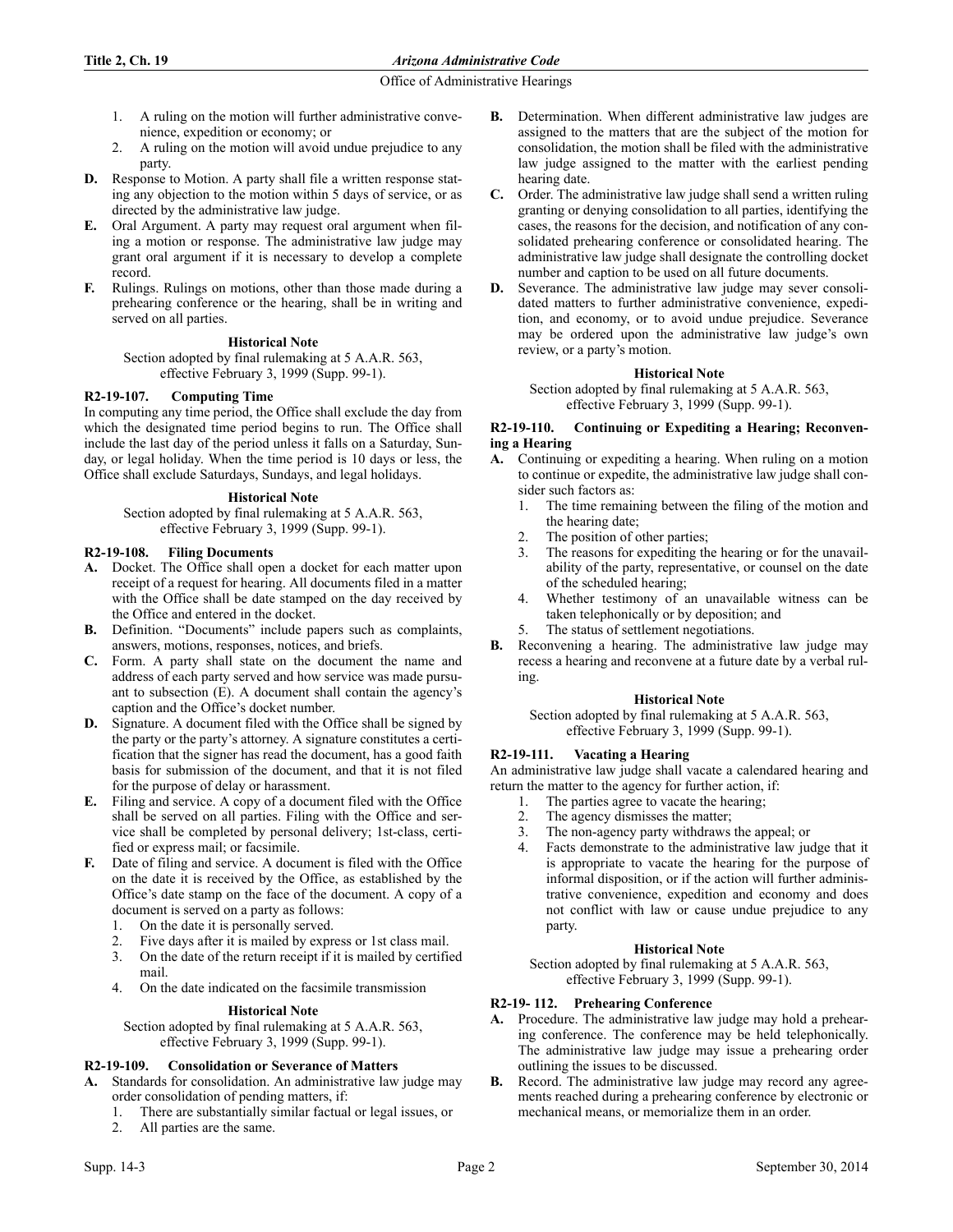# **Historical Note**

Section adopted by final rulemaking at 5 A.A.R. 563, effective February 3, 1999 (Supp. 99-1).

# **R2-19-113. Subpoenas**

**A.** Form. A party shall request a subpoena in writing from the administrative law judge and shall include:

- 1. The caption and docket number of the matter;
- 2. A list or description of any documents sought;
- 3. The full name and home or business address of the custodian of the documents sought or all persons to be subpoenaed;
- 4. The date, time, and place to appear or to produce documents pursuant to the subpoena; and
- 5. The name, address, and telephone number of the party, or the party's attorney, requesting the subpoena.
- **B.** An Administrative Law Judge may require a brief statement of the relevance of testimony or documents.
- **C.** Service of subpoena. Any person who is not a party and is at least 18 years of age may serve a subpoena. The person shall serve the subpoena by delivering a copy to the person to be served. The person serving the subpoena shall provide proof of service by filing with the office a certified statement of the date and manner of service and the names of the persons served.
- **D.** Objection to subpoena. A party, or the person served with a subpoena who objects to the subpoena, or any portion of it, may file an objection with the administrative law judge. The objection shall be filed within 5 days after service of the subpoena, or at the outset of the hearing if the subpoena is served fewer than 5 days before the hearing.
- **E.** Quashing, modifying subpoenas. The administrative law judge shall quash or modify the subpoena if:
	- 1. It is unreasonable or oppressive, or
	- 2. The desired testimony or evidence may be obtained by an alternative method.

### **Historical Note**

Section adopted by final rulemaking at 5 A.A.R. 563, effective February 3, 1999 (Supp. 99-1).

### **R2-19-114. Telephonic Testimony**

The administrative law judge may grant a motion for telephonic testimony if:

- 1. Personal attendance by a party or witness at the hearing will present an undue hardship for the party or witness;
- 2. Telephonic testimony will not cause undue prejudice to any party; and
- 3. The proponent of the telephonic testimony pays for any cost of obtaining the testimony telephonically.

### **Historical Note**

Section adopted by final rulemaking at 5 A.A.R. 563, effective February 3, 1999 (Supp. 99-1).

# **R2-19-115. Rights and Responsibilities of Parties**

- **A.** Generally. A party may present testimony and documentary evidence and argument with respect to the issues and may examine and cross-examine witnesses.
- **B.** Preparation. A party shall have all witnesses, documents and exhibits available on the date of the hearing.
- **C.** Exhibits. A party shall provide a copy of each exhibit to all other parties at the time the exhibit is offered to the administrative law judge, unless it was previously provided through discovery.
- **D.** Responding to Orders. A party shall comply with an order issued by the administrative law judge concerning the conduct of a hearing. Unless objection is made orally during a prehearing conference or hearing, a party shall file a motion

requesting the administrative law judge to reconsider the order.

## **Historical Note**

Section adopted by final rulemaking at 5 A.A.R. 563, effective February 3, 1999 (Supp. 99-1).

# **R2-19-116. Conduct of Hearing**

- **A.** Public access. Unless otherwise provided by law, all hearings are open to the public.
- **B.** Opening. The administrative law judge shall begin the hearing by reading the caption, stating the nature and scope of the hearing, and identifying the parties, counsel, and witnesses for the record.
- **C.** Stipulations. The administrative law judge shall enter into the record any stipulation, settlement agreement, or consent order entered into by any of the parties before or during the hearing.
- **D.** Opening statements. The party with the burden of proof may make an opening statement at the beginning of a hearing. All other parties may make statements in a sequence determined by the administrative law judge.
- **E.** Order of presentation. After opening statements, the party with the burden of proof shall begin the presentation of evidence, unless the parties agree otherwise or the administrative law judge determines that requiring another party to proceed first would be more expeditious or appropriate, and would not prejudice any other party.
- **F.** Examination. A party shall conduct direct and cross examination of witnesses in the order and manner determined by the administrative law judge to expedite and ensure a fair hearing. The administrative law judge shall make rulings necessary to prevent argumentative, repetitive, or irrelevant questioning and to expedite the examination to the extent consistent with the disclosure of all relevant testimony and information.
- **G.** Closing argument. When all evidence has been received, parties shall have the opportunity to present closing oral argument, in a sequence determined by the administrative law judge. The administrative law judge may permit or require closing oral argument to be supplemented by written memoranda. The administrative law judge may permit or require written memoranda to be submitted simultaneously or sequentially, within time periods the administrative law judge may prescribe.
- **H.** Conclusion of hearing. Unless otherwise provided by the administrative law judge, the hearing is concluded upon the submission of all evidence, the making of final argument, or the submission of all post hearing memoranda, whichever occurs last.

# **Historical Note**

Section adopted by final rulemaking at 5 A.A.R. 563, effective February 3, 1999 (Supp. 99-1).

# **R2-19-117. Failure of Party to Appear for Hearing**

If a party fails to appear at a hearing, the administrative law judge may proceed with the presentation of the evidence of the appearing party, or vacate the hearing and return the matter to the agency for any further action.

### **Historical Note**

Section adopted by final rulemaking at 5 A.A.R. 563, effective February 3, 1999 (Supp. 99-1).

# **R2-19-118. Witnesses; Exclusion from Hearing**

All witnesses at the hearing shall testify under oath or affirmation. At the request of a party, or at the discretion of the administrative law judge, the administrative law judge may exclude witnesses who are not parties from the hearing room so that they cannot hear the testimony of other witnesses.